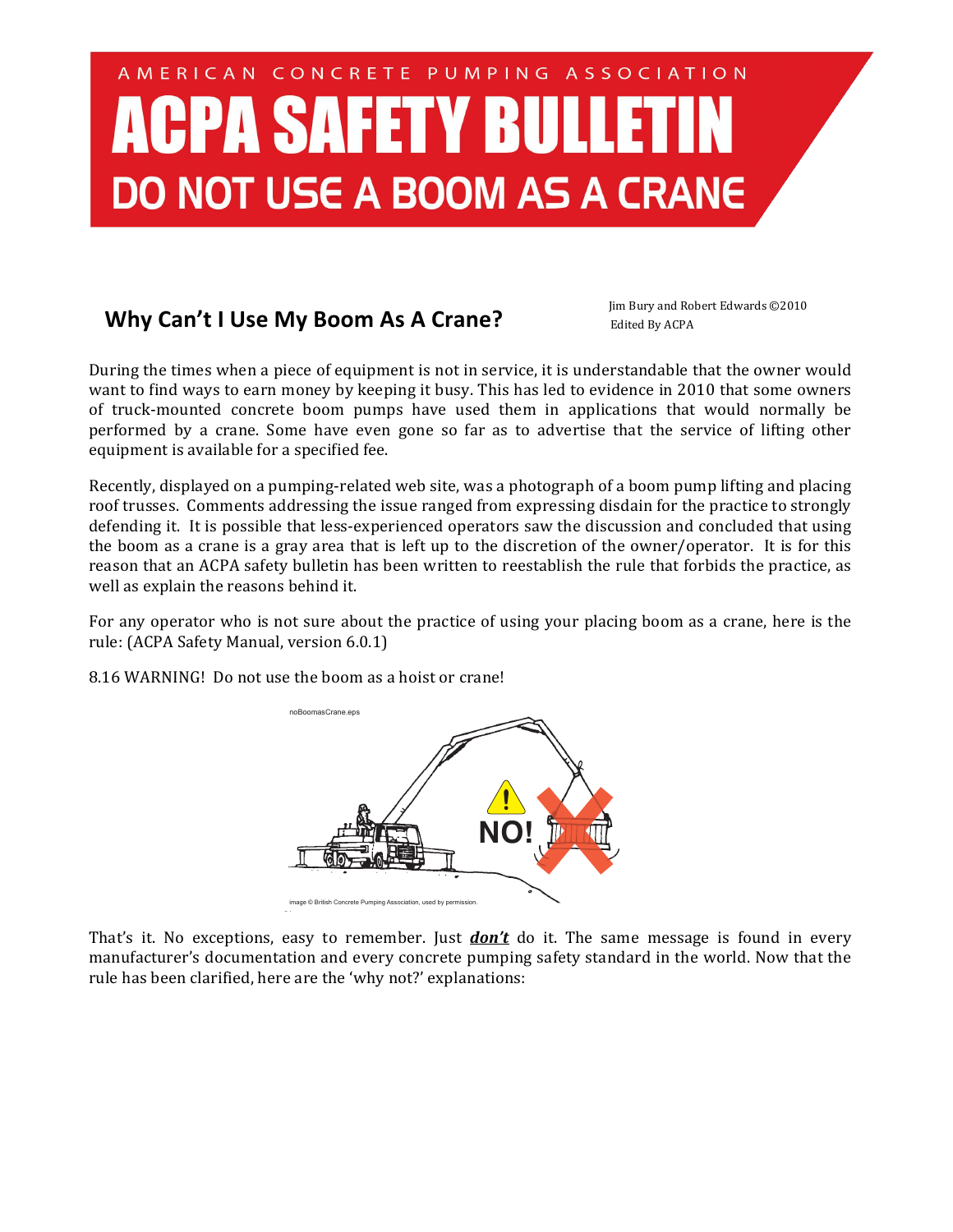- 1. Prohibited By All Manufacturers Concrete boom pump manufacturers forbid the practice and void their warranty accordingly. Every part of the equipment is designed with a known load and boom configuration that takes into account the worst-case scenario when used as directed. This also helps determine the outrigger size and spread for stability. Any use of a placing boom for lifting variable loads may cause cracking, bending, or deformation of multiple components as well as move the center of gravity beyond the tipping point of the machine.
- 2. Unseen Damages Occur The results of damage caused by overloading or side loading may not appear until long after the initial abuse occurs. Depending on the part, damage can be a subtle hairline crack or an invisible, but permanent, deformation of the material. In both cases, because the unexpected damage has occurred, even the proper use of the boom in the most demanding but otherwise acceptable applications could result in a catastrophic failure. Then, as the boom is lying on the ground and the ambulance arrives to help the injured, the operator may think, "That just broke out of the blue. I wasn't doing anything out of the ordinary." Unfortunately, at that moment, the operator is just harvesting the seeds they or another operator planted in the past.
- 3. No Crane-Style Load Chart Use of any boom as a crane requires that it be manufactured, tested, maintained, and operated according to the requirements of the American National Standard ASME B30.22. Concrete pump placing booms simply do not comply. If they did, then the maximum weight it could lift at every possible boom configuration would need to be calculated, documented, and supplied to the operator in the form of a load chart. In addition, information on where and how to attach the rigging would need to be identified and designed for that purpose. These items are absent from all concrete pump placing booms because it was never considered in the design phase since lifting variable loads is beyond the operational intent of the boom.
- 4. Exposure To Multiple Forces Vertical loading of the boom tip is limited to the weight that was anticipated by the designers (ex: concrete-filled end hose) and is often communicated to the operator through labels or other documentation. The simple lifting of unexpected items may or may not exceed this limit; however there are several factors which must be considered:
	- a. Crane-like lifting activities often include a side-to-side swaying motion. The momentum of the load could easily exceed that of an end hose and impart a side loading into the boom. Concrete booms and the outrigger supporting structure are not designed for such sideways and twisting forces, even the simple act of dragging hoses can cause either an immediate accident or permanent damage.
	- b. The intended use includes a single-ended end hose that has little chance of getting caught on anything. Alternative loads present multiple problems, such as catching on obstructions, which would increase the loading on the equipment in a vertical and/or horizontal direction.
	- c. In the case of the roof truss or any large object, anyone helping to guide it could trip or lose their balance. The tendency to pull the hanging load in an attempt to stay upright would also add a rapid vertical and/or horizontal load into the equipment above and beyond that of the hanging load. It is also important that hose men are reminded to not hang on the hose or let their weight be imposed on the boom.
- 5. No Rigging Attachment Points If a rigging attachment point has purposely not been supplied on the boom arm, where would you attach the variable load? Pipeline hangers are designed with the same criteria as the boom. Pipe clamps are designed for circumferential forces and keeping the line pressure in; they cannot be expected to support large sideward forces. Pipes and elbows decrease in strength with every yard of concrete that flows through them, and they were never intended for a lifting application. Damaging any of these parts could cause a failure while you're moving a suspended load or the next time you pressurize the pipe with concrete.
- 6. No Free-Turning Swivel Proper rigging cannot be made for the boom of a concrete pump. For safe handling, crane applications require a free-turning swivel on a hook that allows for the load to be turned horizontally into position for placement. Without this, placement in any orientation different from when the load was lifted would add an unsafe twisting of the supporting lines.